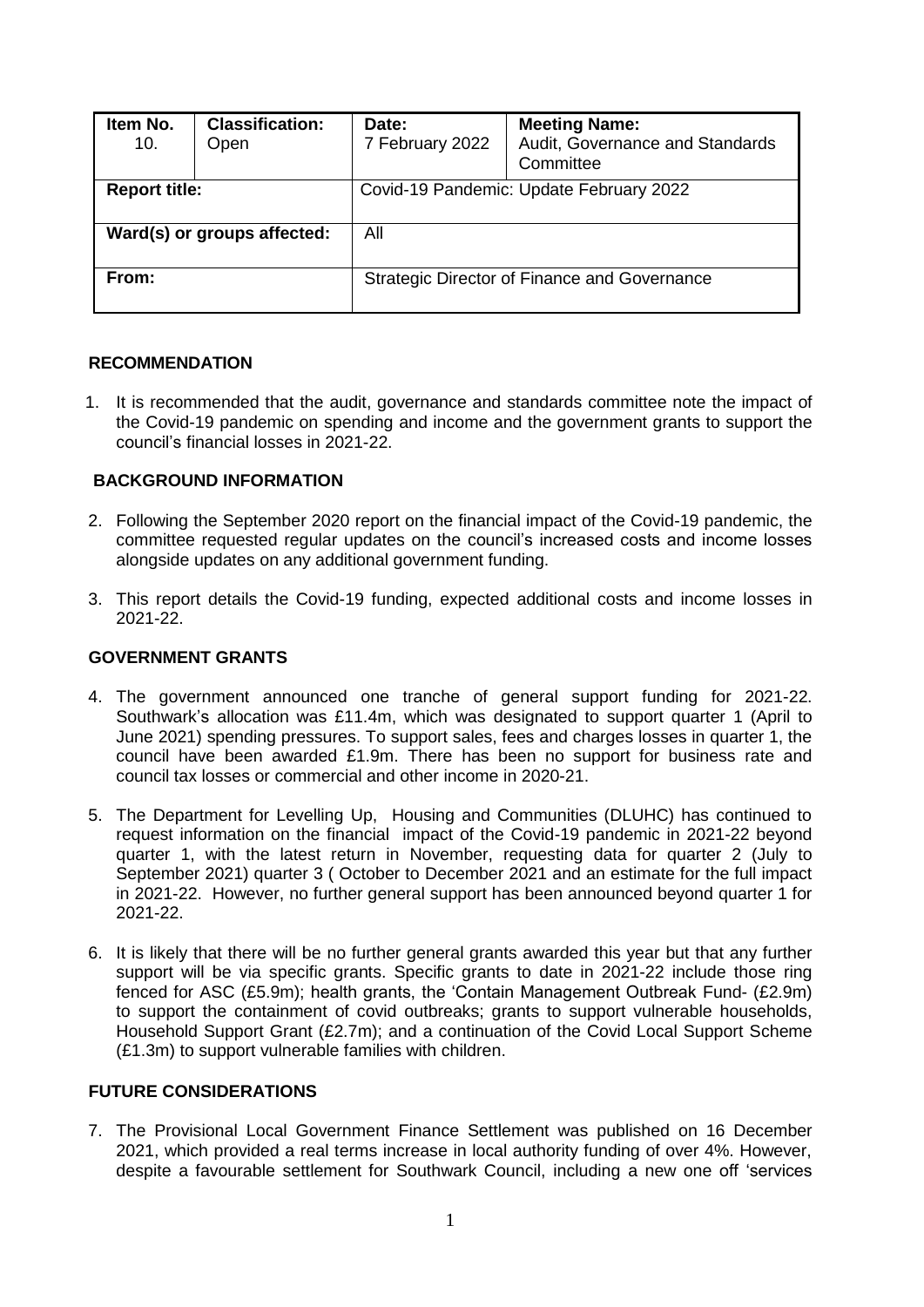grant' of £8m, there was no additional resources announced specifically for the impact of the pandemic on council finances for 2022-23. So it is likely that this relative uplift for one year is intended to 'cover' the impact of the pandemic next year.

- 8. There is council tax and business rate debt which has accumulated during the pandemic for which grant funding has only partially covered losses. It is estimated that the net loss this year will be £4.4m. There is no indication from central government that these losses will be reimbursed in future years.
- 9. Local businesses continue to be heavily impacted by the pandemic. Recognising that the rise of the omicron variant means that some businesses are likely to struggle, the government announced in December 2021, one off grants of up to £6,000 for business in the hospitality and leisure sector together with discretionary funding to support other businesses. Southwark's share of this is £4.1m.
- 10. Beyond 2021-22, the council will have to continue to deal with the repercussions of the pandemic, for example, the councils capacity to manage the post pandemic recovery, staff returning to the office and how this will look in the longer term.

## **INCREASES IN SPENDING AND LOSSES IN INCOME DUE TO THE COVID-19 PANDEMIC- FULL YEAR ESTIMATED OUTTURN 2021-22**

11. Table 1 shows details of the November DLUHC return for the full year. The estimated increase in spending due to the pandemic now sits at £40.8m, consistent with the previous estimate of £40.6m. The largest areas for additional expenditure remain Housing, Adult Social Care and Public Health.

Table 1: Reported Estimated Additional Costs for the Financial Year 2021-22 due to Covid-19

| Service area                             | FY 2021-22<br><b>Estimate</b><br>£m | <b>Comments</b>                                                                                                                                                 |
|------------------------------------------|-------------------------------------|-----------------------------------------------------------------------------------------------------------------------------------------------------------------|
| <b>Adult Social Care</b><br>(ASC)        | 8.7                                 | CCG and grant funding of £6.6m to support additional costs.                                                                                                     |
| <b>Children's Services</b>               | 1.0                                 | Additional expected costs driven mainly by costs<br>associated with care leavers.                                                                               |
| <b>Education Services</b>                | 2.8                                 | Mainly support for vulnerable children                                                                                                                          |
| Highways & Transport                     | 0.0                                 |                                                                                                                                                                 |
| Housing                                  | 14.0                                | £11.7m for supporting the homeless and £2.3m on the costs of<br>rough sleeping                                                                                  |
| Environment, Planning<br>& Public Health | 7.1                                 | Largely due to costs associated with testing, contact tracing and<br>outbreak planning which are likely to continue as the impacts of the<br>pandemic are felt. |
| Culture                                  | 2.1                                 | Majority of additional costs due to operational costs of leisure<br>centres.                                                                                    |
| Corporate                                | 1.7                                 | Increases in IT, and contractual payment increases for expansion<br>of benefit payments                                                                         |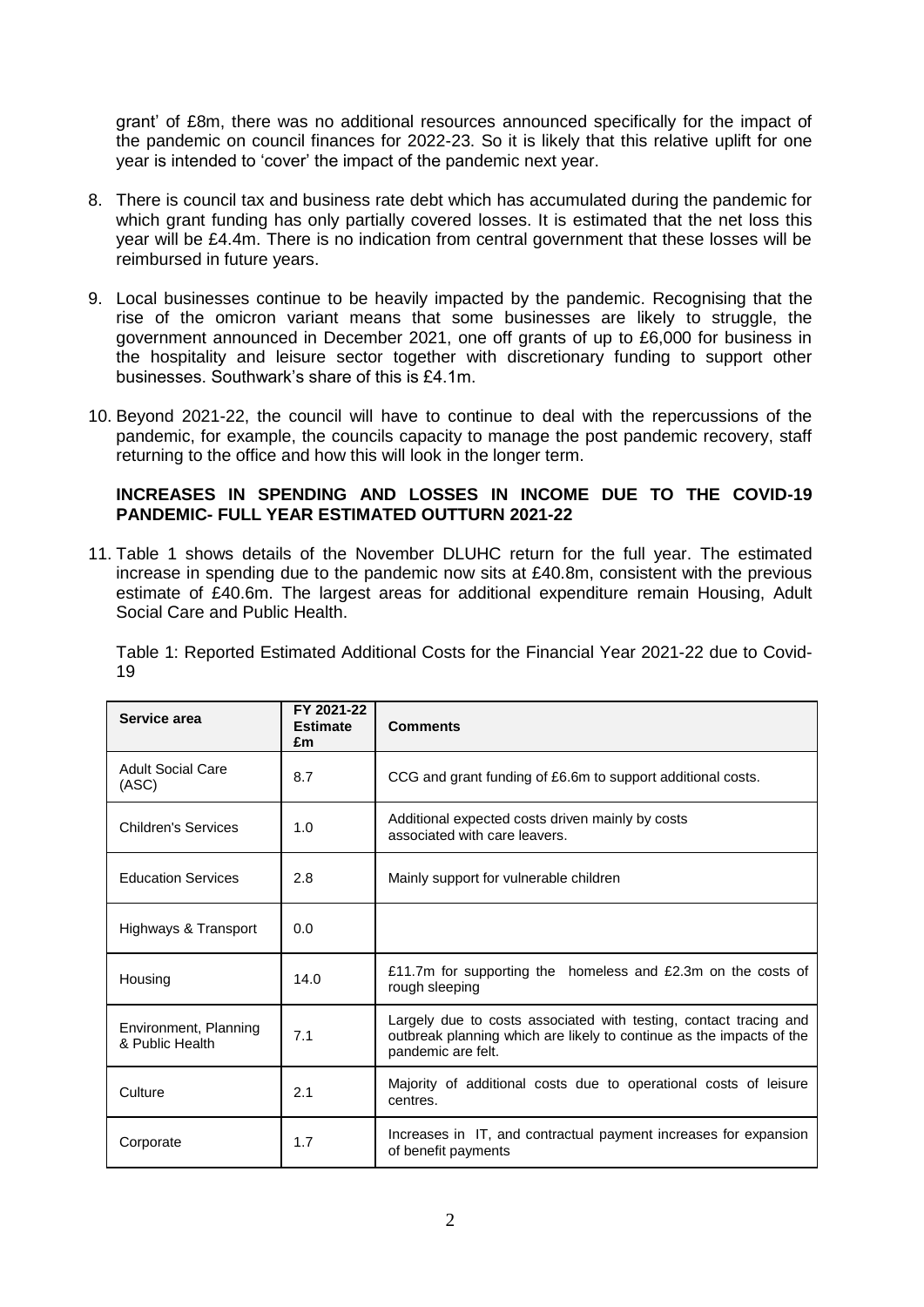| Service area                          | FY 2021-22<br><b>Estimate</b><br>£m | <b>Comments</b>                                          |
|---------------------------------------|-------------------------------------|----------------------------------------------------------|
| Other                                 | 3.4                                 | PPE costs, cleaning, shielding, SESS, construction costs |
| <b>Expenditure</b><br><b>Increase</b> | 40.8                                | In line with previous estimation of £40.6m.              |

11 Table 2 shows estimated income losses of £18.3m for the full year 2021-22, consistent with the previous estimate of £18.2m.

Table 2: Reported Estimated Additional Income Losses for the Financial Year 2021-22 due to Covid-19

| Income source                                   | FY 2021-22<br><b>Estimation</b><br>£m | <b>Notes</b>                                                                                      |
|-------------------------------------------------|---------------------------------------|---------------------------------------------------------------------------------------------------|
| <b>Business rates</b>                           | 4.0                                   | Southwark's share of business rates losses                                                        |
| Council Tax                                     | 0.6                                   | Southwark's share of council tax receipt losses                                                   |
| <b>Collection Losses</b>                        | 4.6                                   |                                                                                                   |
| Commercial Income                               | 0.4                                   | Losses on commercial property                                                                     |
| Other income                                    | 2.3                                   | Losses in housing rents                                                                           |
| <b>Other Income Losses</b>                      | 2.7                                   |                                                                                                   |
| Highways & Transport                            | 0                                     | Losses in off-street and on-street parking                                                        |
| Cultural                                        | 3.5                                   | Losses in recreation and sports losses and other losses<br>from youth services and libraries      |
| Planning &<br>Development                       | 0.9                                   | Reduction in income projection in statutory and non-<br>statutory planning fees                   |
| Other sales, fees and charges,<br>income losses | 6.6                                   | Includes income losses in regulatory and enforcement<br>services, education and adult social care |
| <b>Sales, Fees and Charges Losses</b>           | 11.0                                  |                                                                                                   |
| <b>Total income losses</b>                      | 18.3                                  | Previous estimation was £18.1m.                                                                   |

- 12. Table 3 updates the total expected shortfall position across the year. The total current estimate of expenditure and income losses is £59.1m, a slight increase from the September estimate of £58.7m.
- 13. The expected shortfall for 2021-22, has though reduced to £22.9m from £28.5m. In December, additional specific grants of £3m have already been announced for Southwark. Between January and March 2022, this estimated gap is expected to further reduce as additional specific grants are made available to those areas that are most effected by the ongoing impact of the pandemic. Thereafter the uplift in central government grants in 2022-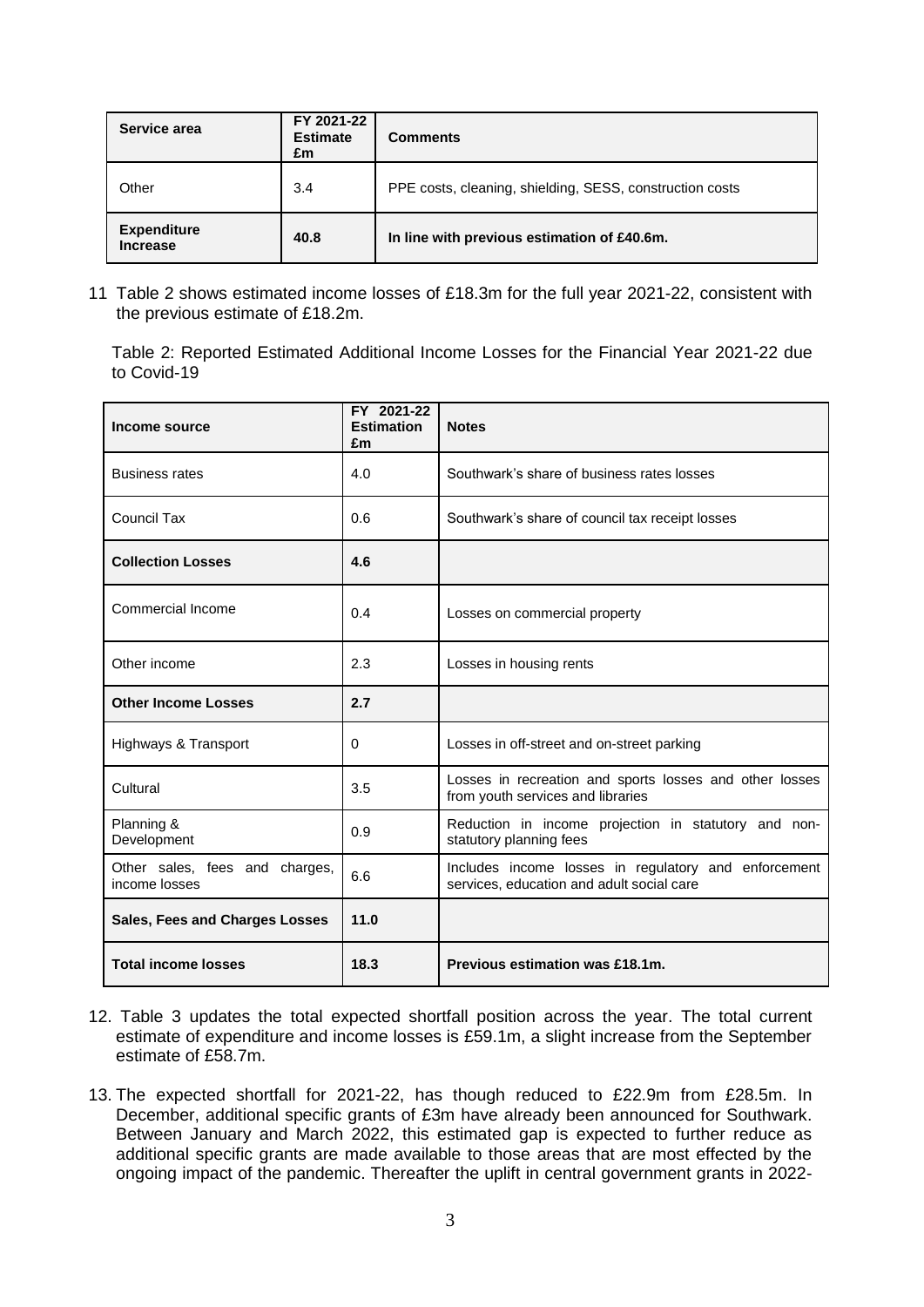23 is expected to cover the residual impact of the pandemic, on the assumption that the impact of the pandemic gradually reduces.

| <b>Current Estimates</b>                                     | FY 2021-22<br><b>Estimate</b><br>£m | <b>Notes</b>                                                                                                                                                  |
|--------------------------------------------------------------|-------------------------------------|---------------------------------------------------------------------------------------------------------------------------------------------------------------|
| Expenditure increases                                        | 40.8                                | Mainly due to housing, public health and<br>ASC costs.                                                                                                        |
| Business rates and council tax losses                        | 4.6                                 |                                                                                                                                                               |
| Sales, Fees and Charges losses                               | 11.0                                | Predominantly driven by loss of income<br>from leisure centres and reduced court<br>costs from inaction over collection of<br>council tax and business rates. |
| Other Income losses- Commercial,<br>housing rents            | 2.7                                 |                                                                                                                                                               |
| Total current estimate of expenditure and<br>income losses   | 59.1                                |                                                                                                                                                               |
| General Grant funding for expenditure losses<br>2021 Tranche | $-11.4$                             |                                                                                                                                                               |
| Sales, Fees and Charges                                      | $-1.9$                              | Reduction from £2.2m. £1.9m is the actual<br>total being claimed from MHCLG.                                                                                  |
| Contain Management and Outbreak<br><b>Grant 21-22</b>        | $-3.0$                              |                                                                                                                                                               |
| Rough sleepers initiative                                    | $-3.3$                              |                                                                                                                                                               |
| Housing benefit/universal credit and tenant<br>contributions | $-6.8$                              |                                                                                                                                                               |
| Adult Social Care specific grants                            | $-3.5$                              |                                                                                                                                                               |
| <b>Clinical Commissioning Group Funding</b>                  | $-3.1$                              |                                                                                                                                                               |
| <b>COVID Winter Grant Scheme</b>                             | $-0.4$                              |                                                                                                                                                               |
| <b>Clinically Extremely Vulnerable Funding</b>               | $-0.7$                              |                                                                                                                                                               |
| COVID Local Support Scheme 21-22                             | $-1.3$                              |                                                                                                                                                               |
| New Burdens Grant                                            | $-0.5$                              | Includes both the general, election, and<br>homelessness-specific portions of the<br>grant.                                                                   |
| <b>Welcome Back Fund</b>                                     | $-0.3$                              |                                                                                                                                                               |
| <b>Estimated additional</b><br>grant funding for 2020-21     | $-36.2$                             |                                                                                                                                                               |
| <b>Estimated Potential Funding Shortfall</b>                 | 22.9                                | <b>Previous estimation £28.5m</b>                                                                                                                             |

## **BACKGROUND DOCUMENTS**

| <b>Background Papers</b> |     | <b>Held At</b>                      | <b>Contact</b>     |
|--------------------------|-----|-------------------------------------|--------------------|
| Financial                | and | Information Finance and Governance, | Geraldine Chadwick |
| Governance files         |     | Second Floor, Tooley Street         |                    |